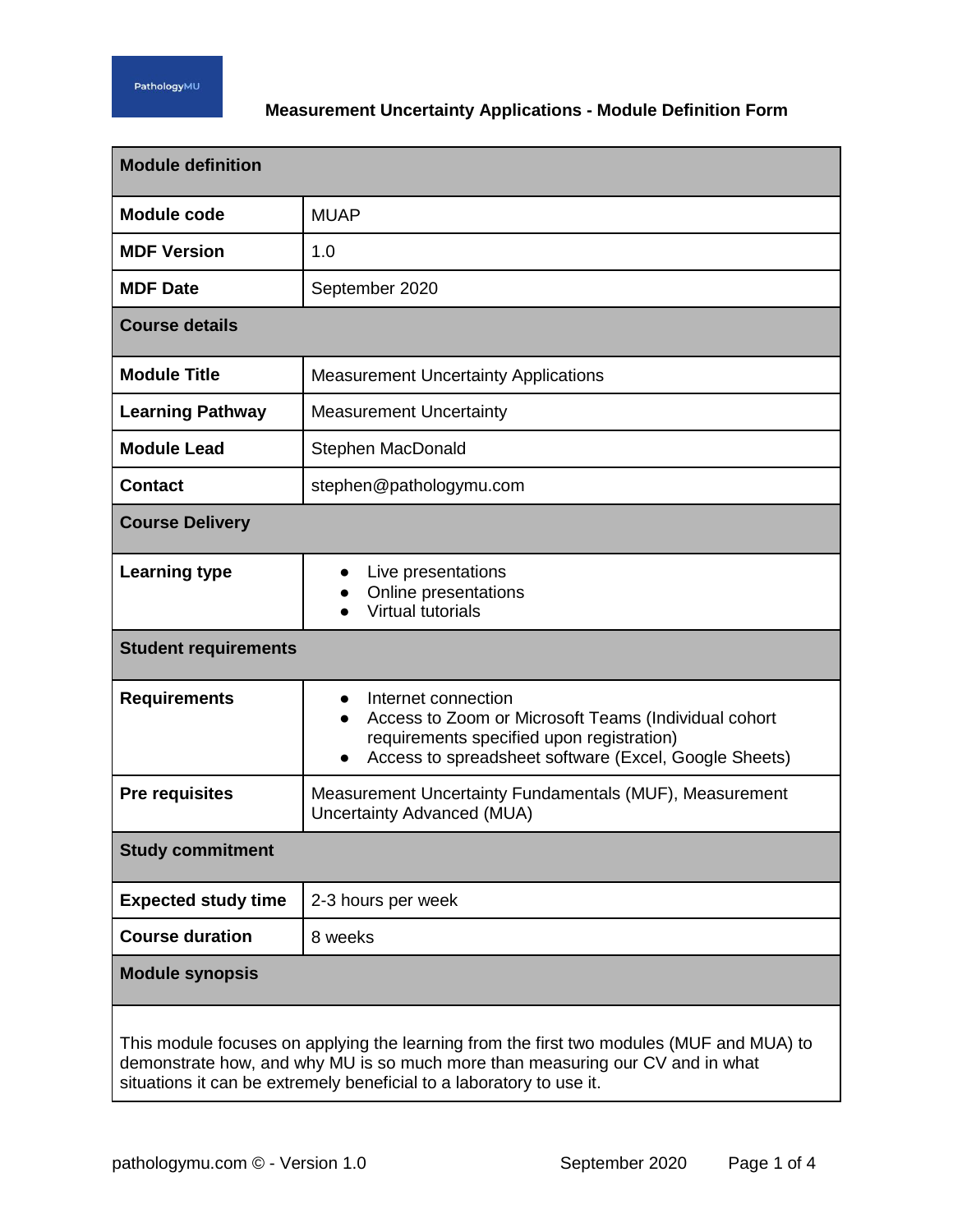**Content outline**

## **Measurement Uncertainty Applications - Module Definition Form**

We will cover IQC, EQA, result interpretation, method comparisons, calibration frequency and many other, otherwise unconsidered sources of laboratory performance that MU is essential for.

## This module focuses on Applications of MU in laboratory processes: ● Internal Quality control, rule setting, performance expectations, IQC limits ● Calibration - acceptability, frequency, interpretation ● Result interpretation - individual results, longitudinal results, results in panels of tests, cross disciplinary interpretation ● EQA - acceptable performance, interpretation of results **Key resources Online** pathologymu.com pathologyuncertainty.com **Learning Outcomes** *All modules provided at pathologymu.com follow the same framework of 6 steps as a pathway to achieve the module learning outcomes. For MU Advanced they are:* **Type Standard to achieve Knowledge and Understanding** Upon successful completion of this module, delegates will have developed an appreciation of how MU can be applied in the laboratory. So much more than usually thought to be this is where the possibilities of the application of MU come to the fore **Comprehension** | By the end of the module the delegates shall be confident in applying their gained skills and knowledge and understand why they are using those skills Delegates will be able to explain, and justify, what approaches have been taken in their local approach and why specific processes particularly lend themselves to incorporating MU **Application From the outset of the module delegates shall learn how best to** choose the most suitable method, even if it is a more complex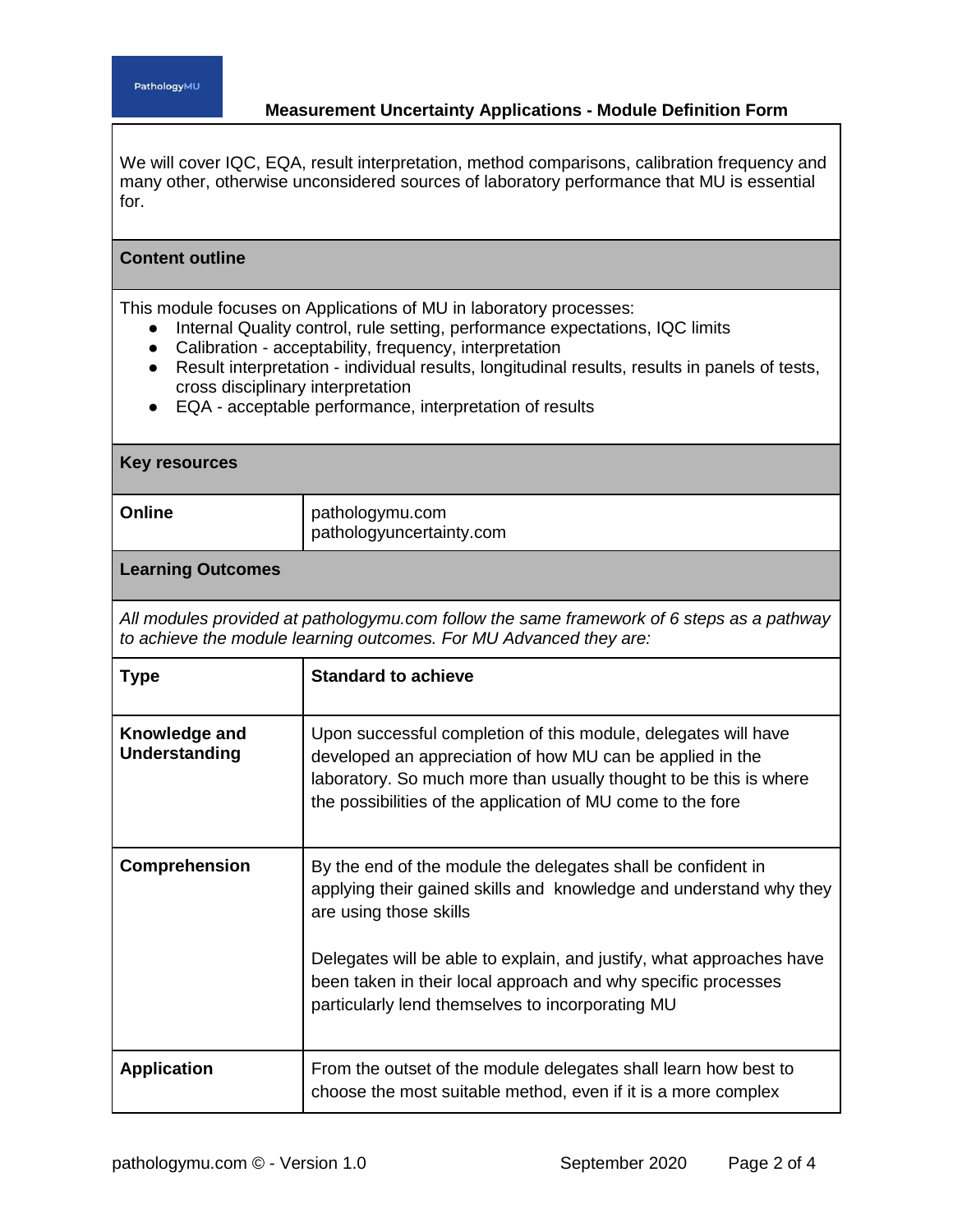**Measurement Uncertainty Applications - Module Definition Form**

|                             | approach. As mentioned above many different aspects of the quality<br>process will incorporate these techniques                                                                                                                                                                                                                                                                                                                                                                                    |
|-----------------------------|----------------------------------------------------------------------------------------------------------------------------------------------------------------------------------------------------------------------------------------------------------------------------------------------------------------------------------------------------------------------------------------------------------------------------------------------------------------------------------------------------|
| <b>Analysis</b>             | Being able to review processes and apply more complex techniques,<br>and to explain why they are the most appropriate. Why sometimes<br>the simple approach is not only incorrect but potentially dangerous                                                                                                                                                                                                                                                                                        |
| <b>Synthesis</b>            | Application of the skills learnt during the course project will<br>encourage every delegate to have the confidence to work<br>autonomously, including having the skill set to develop new systems<br>in their own repertoire                                                                                                                                                                                                                                                                       |
| <b>Evaluation</b>           | Upon completion of this first module delegates will have all the skills<br>required to develop and implement a holistic approach to continual<br>evaluation and improvement in performance. This allows an<br>engagement between departments, and sections within departments<br>in a common system.                                                                                                                                                                                               |
| <b>Learning structure</b>   |                                                                                                                                                                                                                                                                                                                                                                                                                                                                                                    |
| <b>Live Presentations</b>   | Hours: 2<br><b>Details:</b> Project progress updates and reviews of material covered<br>in the online learning.                                                                                                                                                                                                                                                                                                                                                                                    |
|                             |                                                                                                                                                                                                                                                                                                                                                                                                                                                                                                    |
| <b>Online presentations</b> | <b>Hours:</b> 20+ hours of online instructional content.<br>Learning outcomes: All learning outcomes<br>Details: Each topic is presented in a sequential pathway, each topic<br>building on the previous. Topics are opened weekly.                                                                                                                                                                                                                                                                |
| <b>Virtual tutorials</b>    | Hours: 4<br><b>Learning outcomes:</b><br><b>Details:</b> These sessions are specifically designed to supplement the<br>online learning throughout the course. The facilitator will review all<br>content and extend the topics whilst at the same time approaching<br>any content that needs clarification. Each session represents a<br>checkpoint in the pathway. Successful completion of the online<br>content and tutorial session is dependent on the learning objectives<br>being achieved. |
| <b>Assessments</b>          |                                                                                                                                                                                                                                                                                                                                                                                                                                                                                                    |